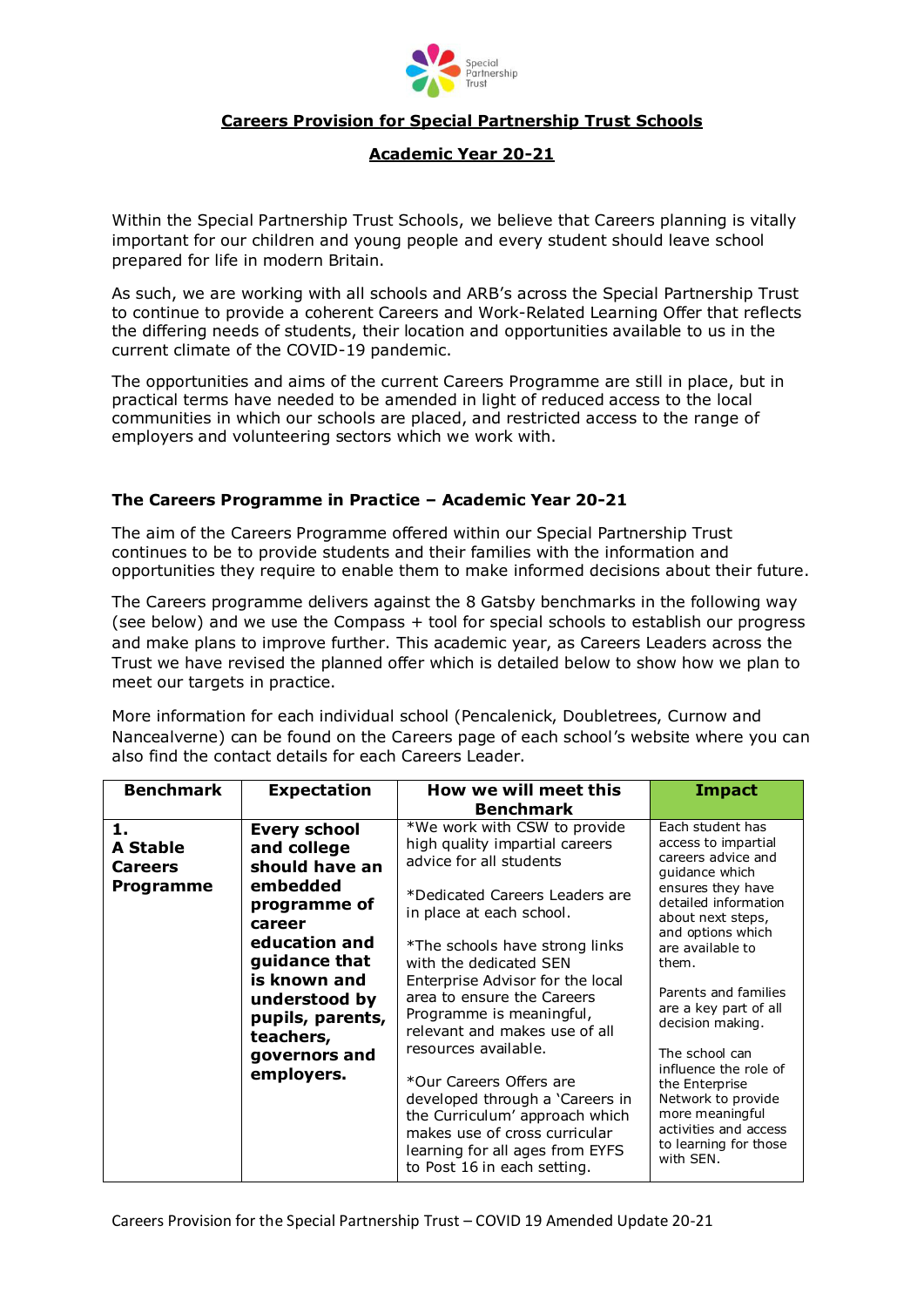

| 2.<br>Learning<br>from Career<br>& Labour<br><b>Market</b><br><b>Information</b> | Every pupil,<br>and their<br>parents, should<br>have access to<br>good quality<br><b>information</b><br>about future<br>study options<br>and labour<br>market<br>opportunities.<br>They will need<br>the support of<br>an informed<br>adviser to<br>make best use<br>of available<br>information.                     | *The curriculum is supported by<br>a full set of accessible resources<br>about opportunities provided.<br>*Individual Career and Transition<br>development plans are part of<br>the EHCP process and supported<br>by consultation with students,<br>parents and teachers and<br>independently sourced advice<br>$(CSW)$ .<br>*The Careers Leaders uses<br>professional learning and up-to-<br>date resources, to develop and<br>maintain an awareness of the<br>opportunities in the labour<br>market and the attributes and<br>skills needed to take advantage<br>of these.<br>*Links with Enterprise Advisors<br>are strong and lead to best<br>outcomes and links locally -<br>Compass Tool continues to track<br>this.                                                                                                                                                                                                                     | The EHCP process<br>from Year 9 onward<br>focuses on the next<br>steps for young<br>people and planning<br>to enable this to be<br>achieved.<br>Local Labour Market<br>information is shared<br>with parents and<br>carers in a<br>meaningful and<br>relevant way - if this<br>is not achievable in<br>the current climate it<br>will be revisited later<br>in the academic year.<br>Transitions are<br>planned and happen<br>in the future for<br>learners - the key<br>priorities for next<br>placements are still<br>developed through<br>virtual reviews and<br>online open events<br>for local providers.         |
|----------------------------------------------------------------------------------|-----------------------------------------------------------------------------------------------------------------------------------------------------------------------------------------------------------------------------------------------------------------------------------------------------------------------|------------------------------------------------------------------------------------------------------------------------------------------------------------------------------------------------------------------------------------------------------------------------------------------------------------------------------------------------------------------------------------------------------------------------------------------------------------------------------------------------------------------------------------------------------------------------------------------------------------------------------------------------------------------------------------------------------------------------------------------------------------------------------------------------------------------------------------------------------------------------------------------------------------------------------------------------|------------------------------------------------------------------------------------------------------------------------------------------------------------------------------------------------------------------------------------------------------------------------------------------------------------------------------------------------------------------------------------------------------------------------------------------------------------------------------------------------------------------------------------------------------------------------------------------------------------------------|
| 3.<br><b>Addressing</b><br>the Needs of<br><b>Each Pupil</b>                     | <b>Pupils have</b><br>different career<br>guidance needs<br>at different<br>stages.<br><b>Opportunities</b><br>for advice and<br>support need to<br>be tailored to<br>the needs of<br>each pupil.<br>A school's<br>careers<br>programme<br>should embed<br>equality and<br>diversity<br>considerations<br>throughout. | *The Careers Curriculum is<br>tailored to meet the needs of<br>young people with a range of<br>needs from moderate to<br>profound and multiple learning<br>disabilities and is delivered in<br>house through the curriculum.<br>*'Future Me' and 'Independent<br>Me' strands focus teachers,<br>parents and professionals to plan<br>and prepare learners well for<br>their next stage with appropriate<br>resources which can be accessed<br>through cross curricular learning.<br>*Students achievements and<br>progress towards employability<br>skills is recorded systematically<br>and linked to accreditation where<br>relevant.<br>*A Vocational Profile is being<br>developed across all four schools<br>in the SPT to enable learners<br>from Year 9 to have a bespoke<br>'CV' in place which shows all<br>their experiences, skills, work<br>experience opportunities and the<br>voice of each young person in<br>their next steps. | Individual access to<br>relevant and<br>meaningful careers<br>opportunities are in<br>place for all learners<br>and can be evidenced<br>through EHCP<br>planning and in<br>house careers in the<br>curriculum activities.<br>Families are well<br>informed and can<br>give their opinions<br>and views with the<br>support of the<br>school, advocates<br>and the CSW link<br>worker.<br>Learners will<br>continue to have a<br>way to show the<br>experiences they<br>have had, the skills<br>they have learnt and<br>demonstrated and<br>how this has<br>improved their<br>access to the world<br>of work over time. |
| 4.                                                                               | <b>All teachers</b>                                                                                                                                                                                                                                                                                                   | *Careers coaching is delivered<br>through classroom based                                                                                                                                                                                                                                                                                                                                                                                                                                                                                                                                                                                                                                                                                                                                                                                                                                                                                      | Teachers have an<br>increased                                                                                                                                                                                                                                                                                                                                                                                                                                                                                                                                                                                          |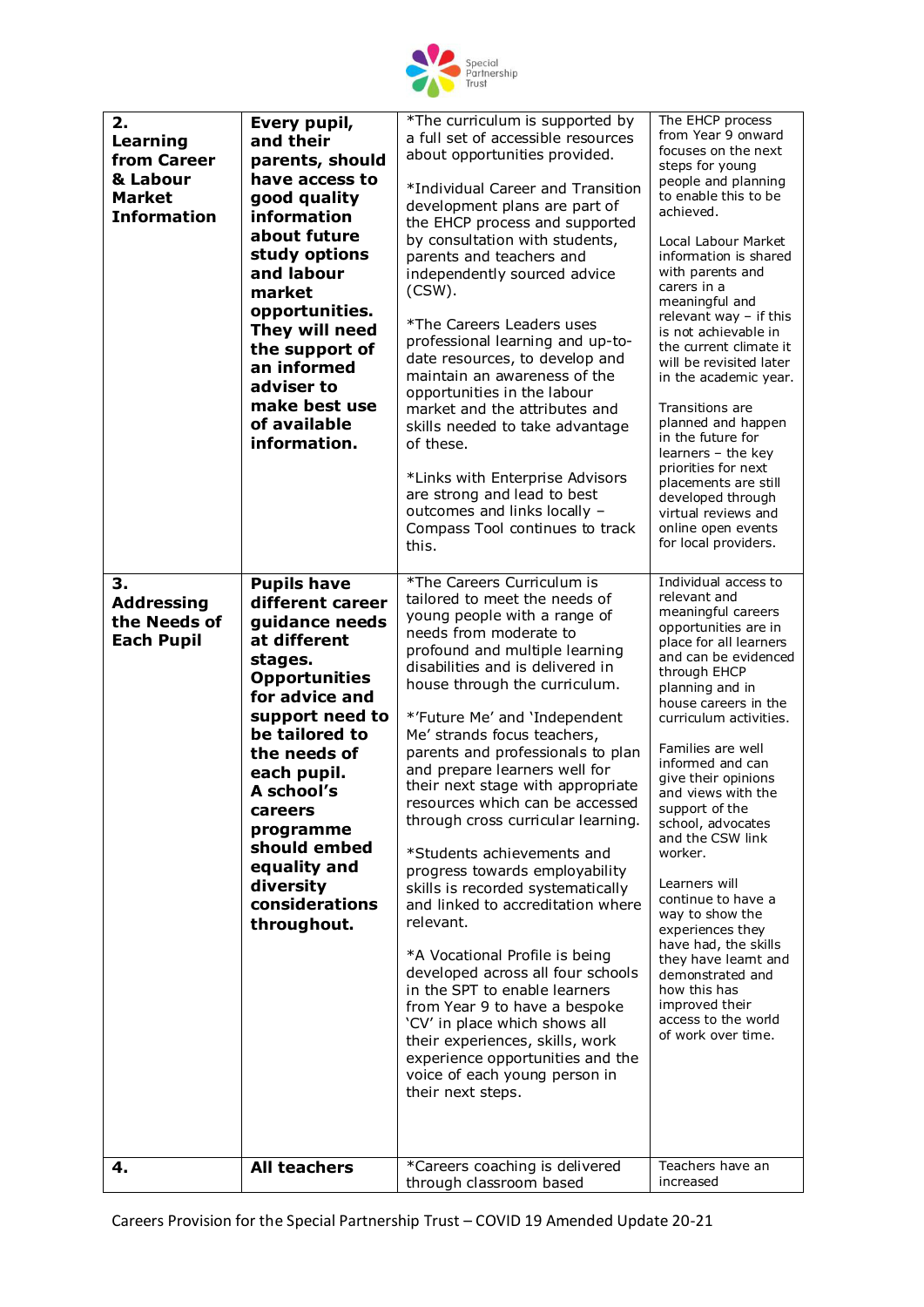

| Linking<br><b>Curriculum</b><br>Learning to<br><b>Careers</b>                  | should link<br>curriculum<br>learning with<br>careers.<br><b>STEM subject</b><br>teachers should<br>highlight the<br>relevance of<br>stem subjects<br>for a wide<br>range of future<br>career paths.                                                                                                                                        | modular programmes linked<br>through to the assessment of<br>students in KS3, KS4 and KS5.<br>*In Secondary and Primary<br>classes careers coaching is part<br>of long term planning in each<br>subject and through relevant<br>curriculum programmes.<br>*Students continue to complete<br>qualifications at appropriate<br>levels.<br>*Careers activities are developed<br>as relevant for each class or key<br>stage group and can focus on the<br>needs of each group in a<br>particular subject.<br>*Skill based learning continues<br>to be part of the offer through<br>use of programmes such as<br>Skills Builder in schools<br>associated with this. | commitment to<br>linking learning to<br>careers, employment<br>and job roles and can<br>articulate this to the<br>careers lead and<br>produce evidence to<br>support this.<br>Learners have more<br>opportunity to hear<br>and see employer<br>links in the<br>curriculum.<br>STEM opportunities<br>are delivered through<br>a whole school<br>approach and<br>teachers and<br>students work across<br>year groups to<br>provide activities at<br>the right level for<br>each leamer.                                                                            |
|--------------------------------------------------------------------------------|---------------------------------------------------------------------------------------------------------------------------------------------------------------------------------------------------------------------------------------------------------------------------------------------------------------------------------------------|----------------------------------------------------------------------------------------------------------------------------------------------------------------------------------------------------------------------------------------------------------------------------------------------------------------------------------------------------------------------------------------------------------------------------------------------------------------------------------------------------------------------------------------------------------------------------------------------------------------------------------------------------------------|------------------------------------------------------------------------------------------------------------------------------------------------------------------------------------------------------------------------------------------------------------------------------------------------------------------------------------------------------------------------------------------------------------------------------------------------------------------------------------------------------------------------------------------------------------------|
| 5.<br><b>Encounters</b><br>with<br><b>Employers</b><br>and<br><b>Employees</b> | <b>Every pupil</b><br>should have<br>multiple<br>opportunities<br>to learn from<br>employers<br>about work,<br>employment<br>and the skills<br>that are valued<br>in the<br>workplace.<br>This can be<br>through a<br>range of<br>enrichment<br>activities<br>including<br>visiting<br>speakers,<br>mentoring and<br>enterprise<br>schemes. | *Enterprise is embedded within<br>the schools where pupils develop<br>profitable in-school enterprise<br>businesses to demonstrate their<br>knowledge of customer service<br>and work environments.<br>*Focus Careers Weeks are part<br>of the long term planning for this<br>academic year.<br>*Enterprise Education is<br>accredited through ASDAN<br>modules.<br>*Work with the Enterprise<br>Coordinator for the local area<br>Careers Hub focuses on the<br>relevance of Employer<br>Encounters for this year, and is<br>accessing funding to be able to<br>deliver a programme which is<br>meaningful for our learners.                                  | The school is<br>increasingly part of<br>the local community<br>through work and<br>employer linked<br>opportunities which<br>can be developed in<br>a virtual sense.<br>Statutory encounters<br>are met through<br>innovative ideas<br>(such as Story Sacks<br>for employers) and<br>through cross<br>working with the<br>Careers Hub.<br>Students are made<br>aware of local jobs<br>through these links.<br>Accreditation<br>continues to provide<br>a platform for older<br>learners to show<br>their skills to take<br>with them into future<br>employment. |
| 6.<br><b>Experiences</b><br>οf<br><b>Workplaces</b>                            | <b>Every pupil</b><br>should have<br>first-hand<br>experiences of<br>the workplace<br>through work<br>visits, work<br>shadowing<br>and/or work                                                                                                                                                                                              | *Pupils are fully supported to<br>engage with employers through<br>a range of suitable activities<br>which are being developed<br>through bespoke funding<br>opportunities.<br>*Employers can receive training<br>and many opportunities to have<br>raised disability awareness                                                                                                                                                                                                                                                                                                                                                                                | School is part of the<br>Careers Hub and has<br>access to resources<br>and links to give<br>greater workplace<br>virtual links.<br>The Careers Hub SEN<br>focus allows for more<br>realistic and relevant<br>opportunities can<br>now be sought and                                                                                                                                                                                                                                                                                                              |